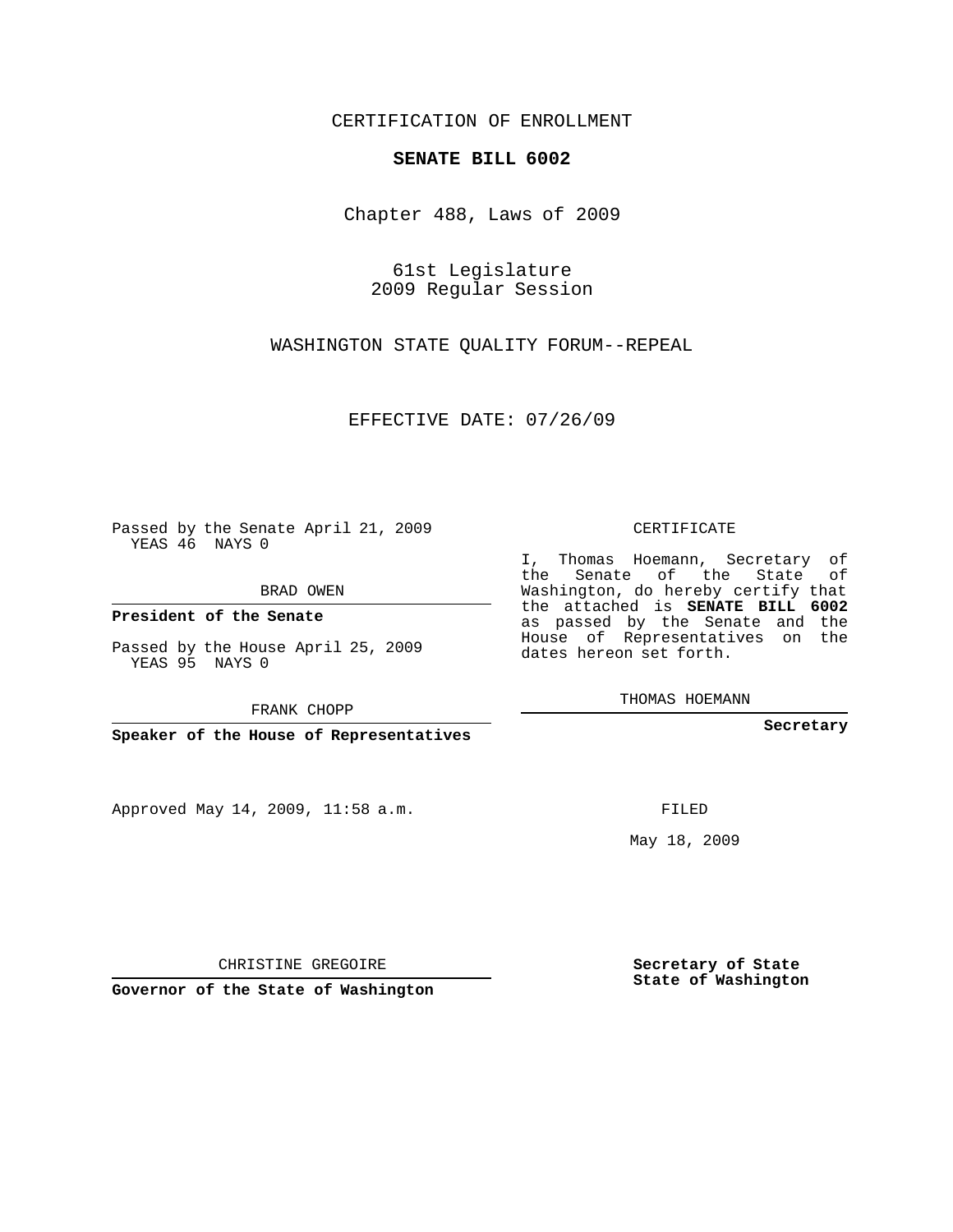## **SENATE BILL 6002** \_\_\_\_\_\_\_\_\_\_\_\_\_\_\_\_\_\_\_\_\_\_\_\_\_\_\_\_\_\_\_\_\_\_\_\_\_\_\_\_\_\_\_\_\_

\_\_\_\_\_\_\_\_\_\_\_\_\_\_\_\_\_\_\_\_\_\_\_\_\_\_\_\_\_\_\_\_\_\_\_\_\_\_\_\_\_\_\_\_\_

Passed Legislature - 2009 Regular Session

**State of Washington 61st Legislature 2009 Regular Session**

**By** Senators Keiser and Pridemore; by request of Health Care Authority

Read first time 02/12/09. Referred to Committee on Health & Long-Term Care.

 1 AN ACT Relating to the Washington state quality forum; amending RCW 2 70.56.030; and repealing RCW 41.05.029.

3 BE IT ENACTED BY THE LEGISLATURE OF THE STATE OF WASHINGTON:

 4 **Sec. 1.** RCW 70.56.030 and 2007 c 259 s 13 are each amended to read 5 as follows:

6 (1) The department shall:

 (a) Receive and investigate, where necessary, notifications and reports of adverse events, including root cause analyses and corrective action plans submitted as part of reports, and communicate to individual facilities the department's conclusions, if any, regarding 11 an adverse event reported by a facility; and

12 (b) ((Provide to the Washington state quality forum established in 13 RCW-41.05.029-such-information-from-the-adverse-health-events-and 14 incidents reports made under this chapter as the department and the 15 Washington state quality forum determine will assist in the Washington 16 state quality forum's research regarding health care quality, evidence-17 based-medicine,-and-patient-safety. Any-shared-information-must-be 18 aggregated - and - not - identify - an - individual - medical - facility. As